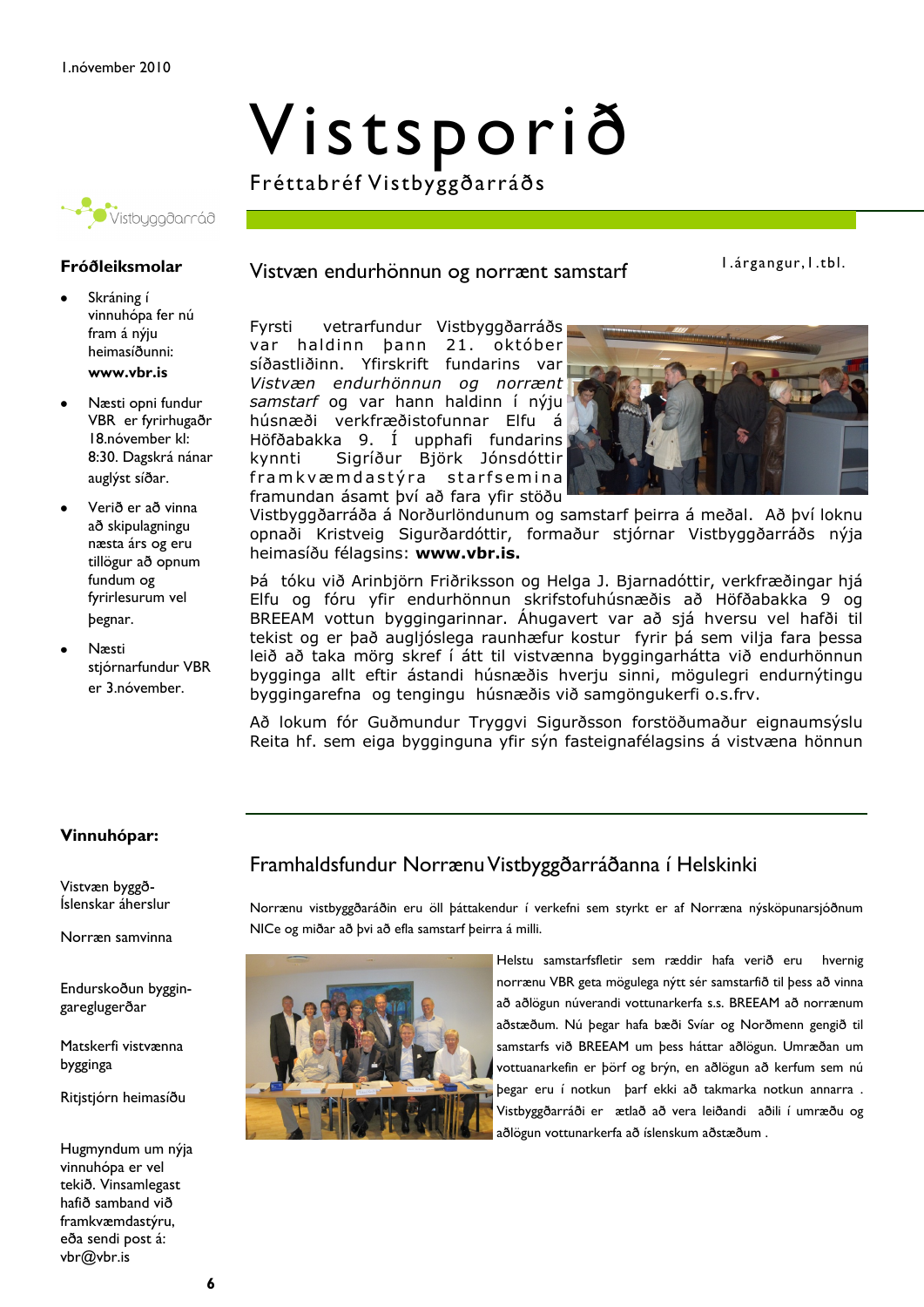# Inside Story Headline



almennt.

Þegar dagskrá var tæmd og umræðum lokið var farið í skoðunarferð um húsnæðið.

**Caption describing picture or graphic.**

*"To catch the reader's attention, place an interesting sentence or quote from the story here."*

# Inside Story Headline

This story can fit 100-150 words. The subject matter that appears in newsletters is virtually endless. You can include stories that focus on current technologies or innovations in your field.

You may also want to note business or economic trends, or make predictions for your customers or clients.

If the newsletter is distributed internally, you might comment

upon new procedures or improvements to the business. Sales figures or earnings will show how your business is growing.

Some newsletters include a column that is updated every issue, for instance, an advice column, a book review, a letter from the president, or an editorial. You can also profile new employees or top customers or vendors.



**Caption describing picture or graphic.**

#### Inside Story Headline

This story can fit 75-125 words.

Selecting pictures or graphics is an important part of adding content to your newsletter.

Think about your article and ask yourself if the picture supports or enhances the message you're trying to convey. Avoid selecting images that appear to be out of context.

thousands of clip art images from which you can choose and import into your newsletter. There are also several tools you can use to draw shapes and symbols.

Once you have chosen an image, place it close to the article. Be sure to place the caption of the image near the image.

Microsoft Publisher includes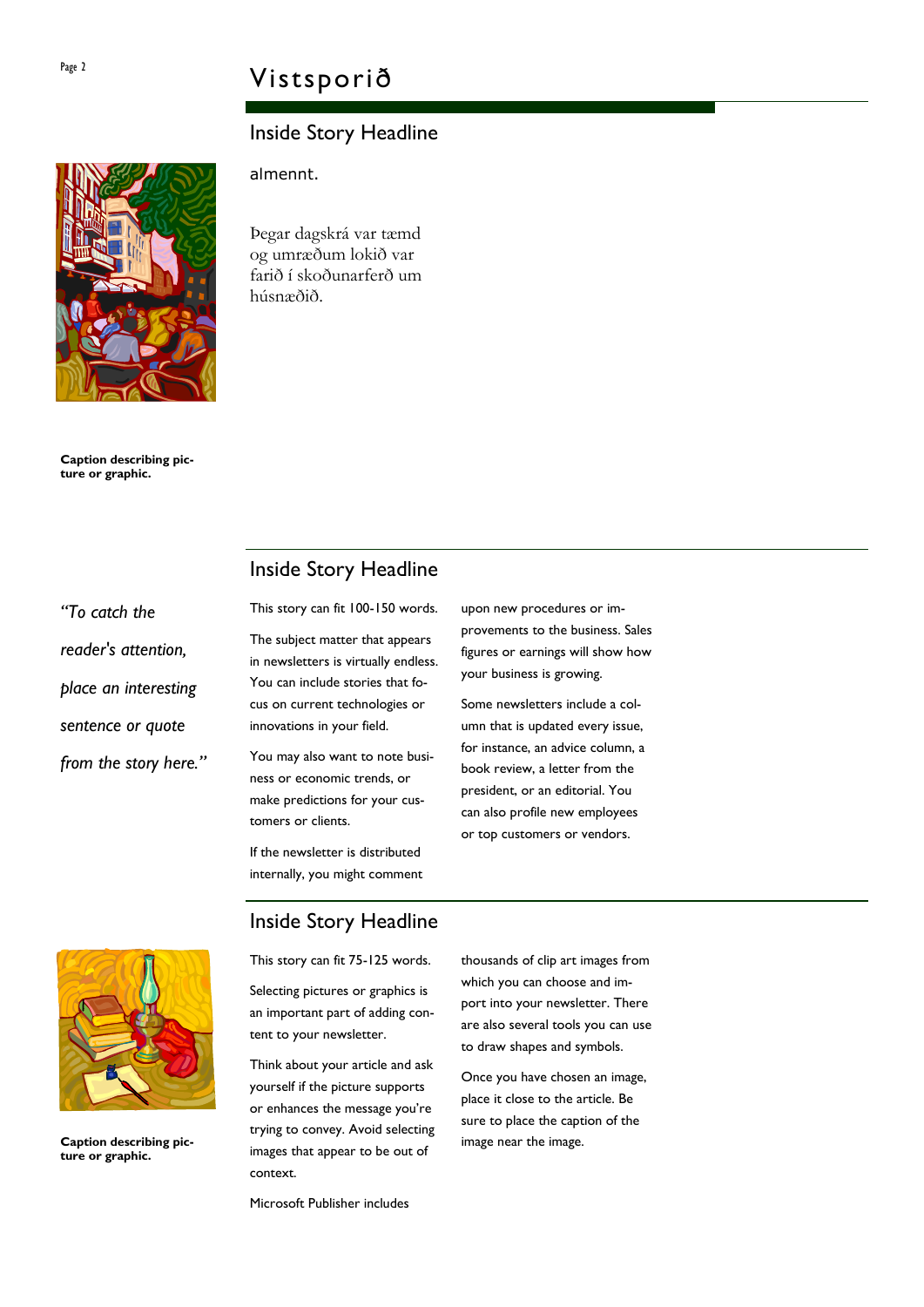### Inside Story Headline

This story can fit 150-200 words.

One benefit of using your newsletter as a promotional tool is that you can reuse content from other marketing materials, such as press releases, market studies, and reports.

While your main goal of distributing a newsletter might be to sell your product or service, the key to a successful newsletter is making it useful to your readers.

A great way to add useful content to your newsletter is to develop and write your own

## Inside Story Headline

This story can fit 100-150 words.

The subject matter that appears in newsletters is virtually endless. You can include stories that focus on current technologies or innovations in your field.

You may also want to note business or economic trends, or make predictions for your customers or clients.

If the newsletter is distributed internally, you might comment

#### Inside Story Headline

This story can fit 75-125 words.

Selecting pictures or graphics is an important part of adding content to your newsletter.

Think about your article and ask yourself if the picture supports or enhances the message you're trying to convey. Avoid selecting images that appear to be out of context.

thousands of clip art images from which you can choose and import into your newsletter. There are also several tools you can use to draw shapes and symbols.

Once you have chosen an image, place it close to the article. Be sure to place the caption of the image near the image.

you're finished writing your newsletter, convert it to a Web site and post it.



**Caption describing picture or graphic.**

*"To catch the reader's attention, place an interesting sentence or quote from the story here."*



**Caption describing picture or graphic.**

Microsoft Publisher includes

upon new procedures or improvements to the business. Sales figures or earnings will show how your business is growing.

articles, or include a calendar of upcoming events or a special offer that promotes a new prod-

You can also research articles or find "filler" articles by accessing the World Wide Web. You can write about a variety of topics but try to keep your articles

Much of the content you put in your newsletter can also be used for your Web site. Microsoft Publisher offers a simple way to convert your newsletter to a Web publication. So, when

uct.

short.

Some newsletters include a column that is updated every issue, for instance, an advice column, a book review, a letter from the president, or an editorial. You can also profile new employees or top customers or vendors.